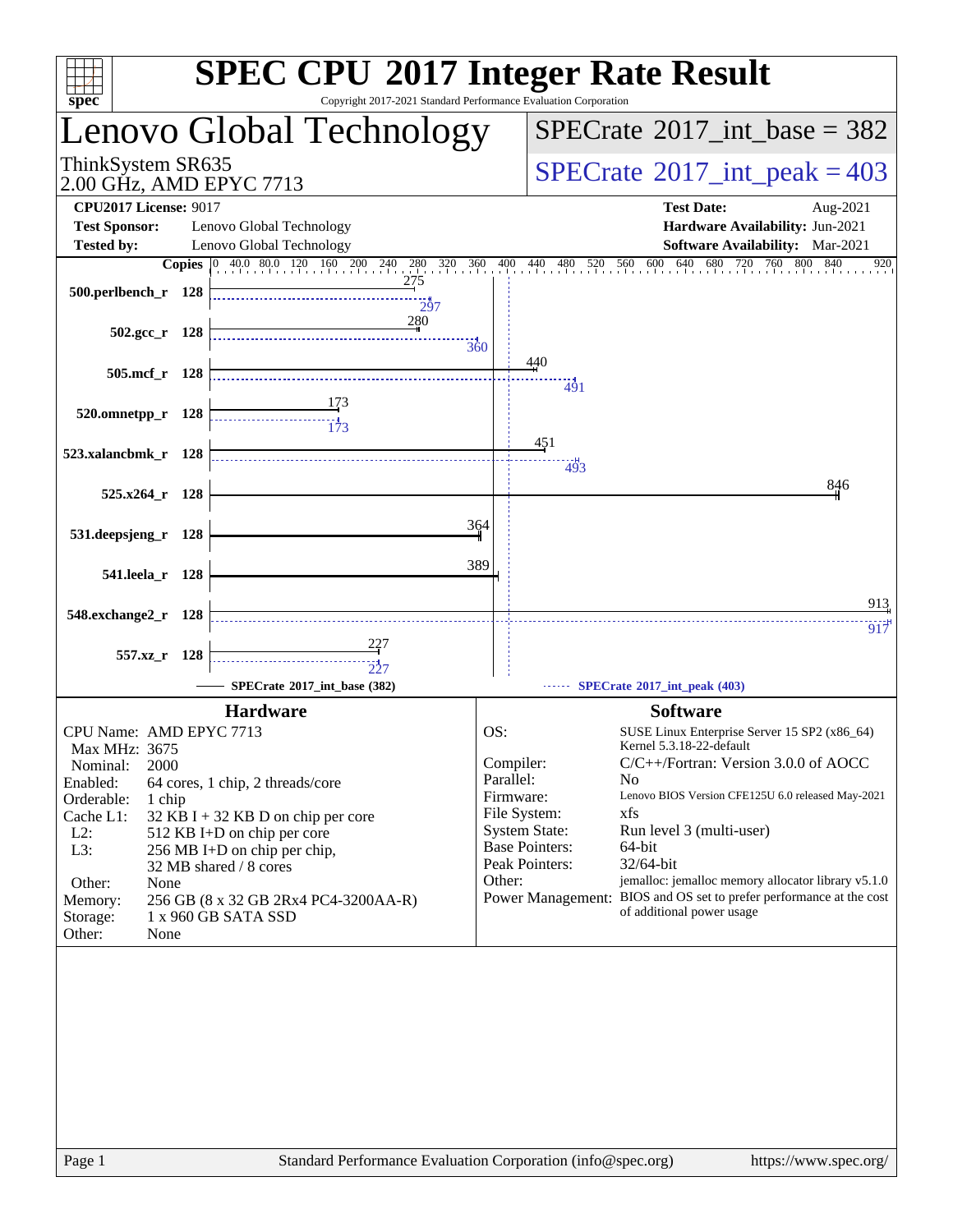

Copyright 2017-2021 Standard Performance Evaluation Corporation

# Lenovo Global Technology

 $SPECTate$ <sup>®</sup>[2017\\_int\\_base =](http://www.spec.org/auto/cpu2017/Docs/result-fields.html#SPECrate2017intbase) 382

2.00 GHz, AMD EPYC 7713

ThinkSystem SR635<br>2.00 GHz, AMD EPYC 7713

**[Test Sponsor:](http://www.spec.org/auto/cpu2017/Docs/result-fields.html#TestSponsor)** Lenovo Global Technology **[Hardware Availability:](http://www.spec.org/auto/cpu2017/Docs/result-fields.html#HardwareAvailability)** Jun-2021 **[Tested by:](http://www.spec.org/auto/cpu2017/Docs/result-fields.html#Testedby)** Lenovo Global Technology **[Software Availability:](http://www.spec.org/auto/cpu2017/Docs/result-fields.html#SoftwareAvailability)** Mar-2021

**[CPU2017 License:](http://www.spec.org/auto/cpu2017/Docs/result-fields.html#CPU2017License)** 9017 **[Test Date:](http://www.spec.org/auto/cpu2017/Docs/result-fields.html#TestDate)** Aug-2021

#### **[Results Table](http://www.spec.org/auto/cpu2017/Docs/result-fields.html#ResultsTable)**

|                                   | <b>Base</b>   |                |       |                |       | <b>Peak</b>    |       |               |                |              |                |              |                |              |
|-----------------------------------|---------------|----------------|-------|----------------|-------|----------------|-------|---------------|----------------|--------------|----------------|--------------|----------------|--------------|
| <b>Benchmark</b>                  | <b>Copies</b> | <b>Seconds</b> | Ratio | <b>Seconds</b> | Ratio | <b>Seconds</b> | Ratio | <b>Copies</b> | <b>Seconds</b> | <b>Ratio</b> | <b>Seconds</b> | <b>Ratio</b> | <b>Seconds</b> | <b>Ratio</b> |
| 500.perlbench_r                   | 128           | 741            | 275   | 742            | 275   | 742            | 275   | 128           | 690            | 295          | 686            | 297          | 686            | <u>297</u>   |
| 502.gcc_r                         | 128           | 642            | 282   | 650            | 279   | 647            | 280   | 128           | 503            | 360          | 503            | 360          | 505            | 359          |
| $505$ .mcf r                      | 128           | 469            | 441   | 470            | 440   | 475            | 435   | 128           | 421            | 491          | 421            | <u>491</u>   | 421            | 492          |
| 520.omnetpp_r                     | 128           | 973            | 173   | 971            | 173   | 975            | 172   | 128           | 974            | 172          | 972            | 173          | 968            | 173          |
| 523.xalancbmk r                   | 128           | 300            | 451   | 299            | 451   | 300            | 450   | 128           | 272            | 496          | 275            | 492          | 274            | <u>493</u>   |
| 525.x264 r                        | 128           | 264            | 848   | 266            | 844   | 265            | 846   | 128           | 264            | 848          | 266            | 844          | 265            | 846          |
| 531.deepsjeng_r                   | 128           | 403            | 364   | 405            | 362   | 403            | 364   | 128           | 403            | 364          | 405            | 362          | 403            | 364          |
| 541.leela r                       | 128           | 545            | 389   | 546            | 388   | 546            | 389   | 128           | 545            | 389          | 546            | 388          | 546            | 389          |
| 548.exchange2_r                   | 128           | 367            | 913   | 368            | 913   | 366            | 916   | 128           | 366            | 917          | 366            | 917          | 367            | 913          |
| 557.xz r                          | 128           | 609            | 227   | 609            | 227   | 608            | 227   | 128           | 608            | 227          | 611            | 226          | 608            | 228          |
| $SPECrate^{\circ}2017$ int base = |               |                | 382   |                |       |                |       |               |                |              |                |              |                |              |
| _____                             |               |                |       |                |       |                |       |               |                |              |                |              |                |              |

**[SPECrate](http://www.spec.org/auto/cpu2017/Docs/result-fields.html#SPECrate2017intpeak)[2017\\_int\\_peak =](http://www.spec.org/auto/cpu2017/Docs/result-fields.html#SPECrate2017intpeak) 403**

Results appear in the [order in which they were run](http://www.spec.org/auto/cpu2017/Docs/result-fields.html#RunOrder). Bold underlined text [indicates a median measurement](http://www.spec.org/auto/cpu2017/Docs/result-fields.html#Median).

#### **[Compiler Notes](http://www.spec.org/auto/cpu2017/Docs/result-fields.html#CompilerNotes)**

The AMD64 AOCC Compiler Suite is available at <http://developer.amd.com/amd-aocc/>

#### **[Submit Notes](http://www.spec.org/auto/cpu2017/Docs/result-fields.html#SubmitNotes)**

The config file option 'submit' was used. 'numactl' was used to bind copies to the cores. See the configuration file for details.

#### **[Operating System Notes](http://www.spec.org/auto/cpu2017/Docs/result-fields.html#OperatingSystemNotes)**

Page 2 Standard Performance Evaluation Corporation [\(info@spec.org\)](mailto:info@spec.org) <https://www.spec.org/> 'ulimit -s unlimited' was used to set environment stack size limit 'ulimit -l 2097152' was used to set environment locked pages in memory limit runcpu command invoked through numactl i.e.: numactl --interleave=all runcpu <etc> 'echo 8 > /proc/sys/vm/dirty\_ratio' run as root to limit dirty cache to 8% of memory. 'echo 1 > /proc/sys/vm/swappiness' run as root to limit swap usage to minimum necessary. 'echo 1 > /proc/sys/vm/zone\_reclaim\_mode' run as root to free node-local memory and avoid remote memory usage. 'sync; echo 3 > /proc/sys/vm/drop\_caches' run as root to reset filesystem caches. 'sysctl -w kernel.randomize\_va\_space=0' run as root to disable address space layout randomization (ASLR) to reduce run-to-run variability. 'echo always > /sys/kernel/mm/transparent\_hugepage/enabled' and **(Continued on next page)**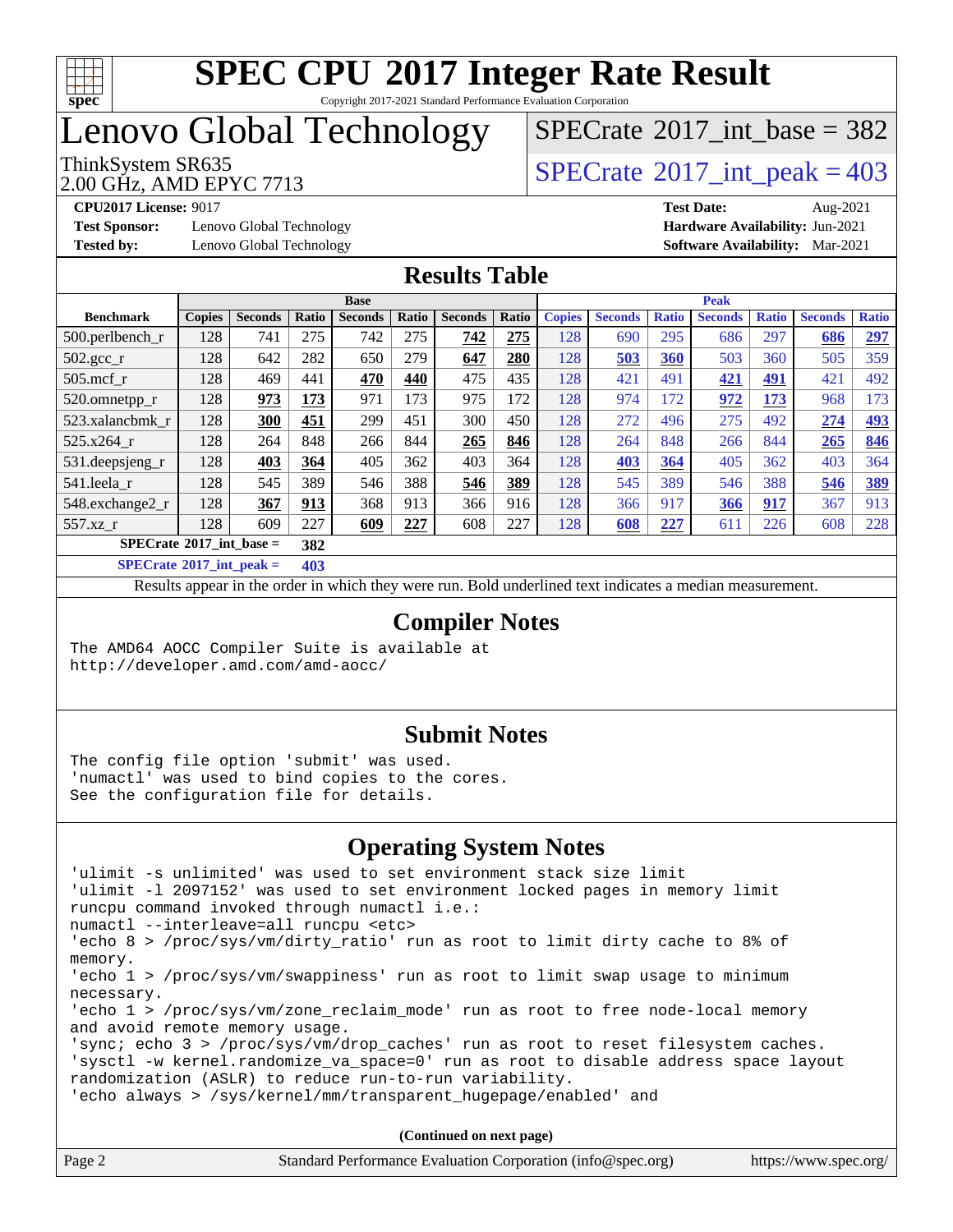

Copyright 2017-2021 Standard Performance Evaluation Corporation

Lenovo Global Technology

 $SPECTate@2017_int\_base = 382$ 

2.00 GHz, AMD EPYC 7713

ThinkSystem SR635<br>2.00 GHz, AMD EPVC 7713

**[Test Sponsor:](http://www.spec.org/auto/cpu2017/Docs/result-fields.html#TestSponsor)** Lenovo Global Technology **[Hardware Availability:](http://www.spec.org/auto/cpu2017/Docs/result-fields.html#HardwareAvailability)** Jun-2021 **[Tested by:](http://www.spec.org/auto/cpu2017/Docs/result-fields.html#Testedby)** Lenovo Global Technology **[Software Availability:](http://www.spec.org/auto/cpu2017/Docs/result-fields.html#SoftwareAvailability)** Mar-2021

**[CPU2017 License:](http://www.spec.org/auto/cpu2017/Docs/result-fields.html#CPU2017License)** 9017 **[Test Date:](http://www.spec.org/auto/cpu2017/Docs/result-fields.html#TestDate)** Aug-2021

#### **[Operating System Notes \(Continued\)](http://www.spec.org/auto/cpu2017/Docs/result-fields.html#OperatingSystemNotes)**

'echo always > /sys/kernel/mm/transparent\_hugepage/defrag' run as root for peak integer runs and all FP runs to enable Transparent Hugepages (THP). 'echo madvise > /sys/kernel/mm/transparent\_hugepage/enabled' run as root for base integer runs to enable THP only on request. 'echo 0 > /proc/sys/kernel/numa\_balancing' run as root to eliminate NUMA location probing; the workloads are all bound to specific NUMA nodes.

#### **[Environment Variables Notes](http://www.spec.org/auto/cpu2017/Docs/result-fields.html#EnvironmentVariablesNotes)**

Environment variables set by runcpu before the start of the run: LD\_LIBRARY\_PATH = "/home/cpu2017-1.1.8-amd-aocc300-milan-A1/amd\_rate\_aocc300\_milan\_A\_lib/6

 4;/home/cpu2017-1.1.8-amd-aocc300-milan-A1/amd\_rate\_aocc300\_milan\_A\_lib/ 32:"

MALLOC\_CONF = "retain:true"

Environment variables set by runcpu during the 523.xalancbmk\_r peak run: MALLOC\_CONF = "thp:never"

#### **[General Notes](http://www.spec.org/auto/cpu2017/Docs/result-fields.html#GeneralNotes)**

Binaries were compiled on a system with 2x AMD EPYC 7742 CPU + 512GiB Memory using OpenSUSE 15.2

NA: The test sponsor attests, as of date of publication, that CVE-2017-5754 (Meltdown) is mitigated in the system as tested and documented. Yes: The test sponsor attests, as of date of publication, that CVE-2017-5753 (Spectre variant 1) is mitigated in the system as tested and documented. Yes: The test sponsor attests, as of date of publication, that CVE-2017-5715 (Spectre variant 2) is mitigated in the system as tested and documented.

jemalloc: configured and built with GCC v4.8.2 in RHEL 7.4 (No options specified) jemalloc 5.1.0 is available here: <https://github.com/jemalloc/jemalloc/releases/download/5.1.0/jemalloc-5.1.0.tar.bz2>

#### **[Platform Notes](http://www.spec.org/auto/cpu2017/Docs/result-fields.html#PlatformNotes)**

BIOS configuration: Choose Operating Mode set to Maximum Performance NUMA nodes per socket set to NPS4 L2 Stream HW Prefetcher set to Disable SOC P-states set to P0 LLC as NUMA Node set to Enabled Memory interleaving set to Disabled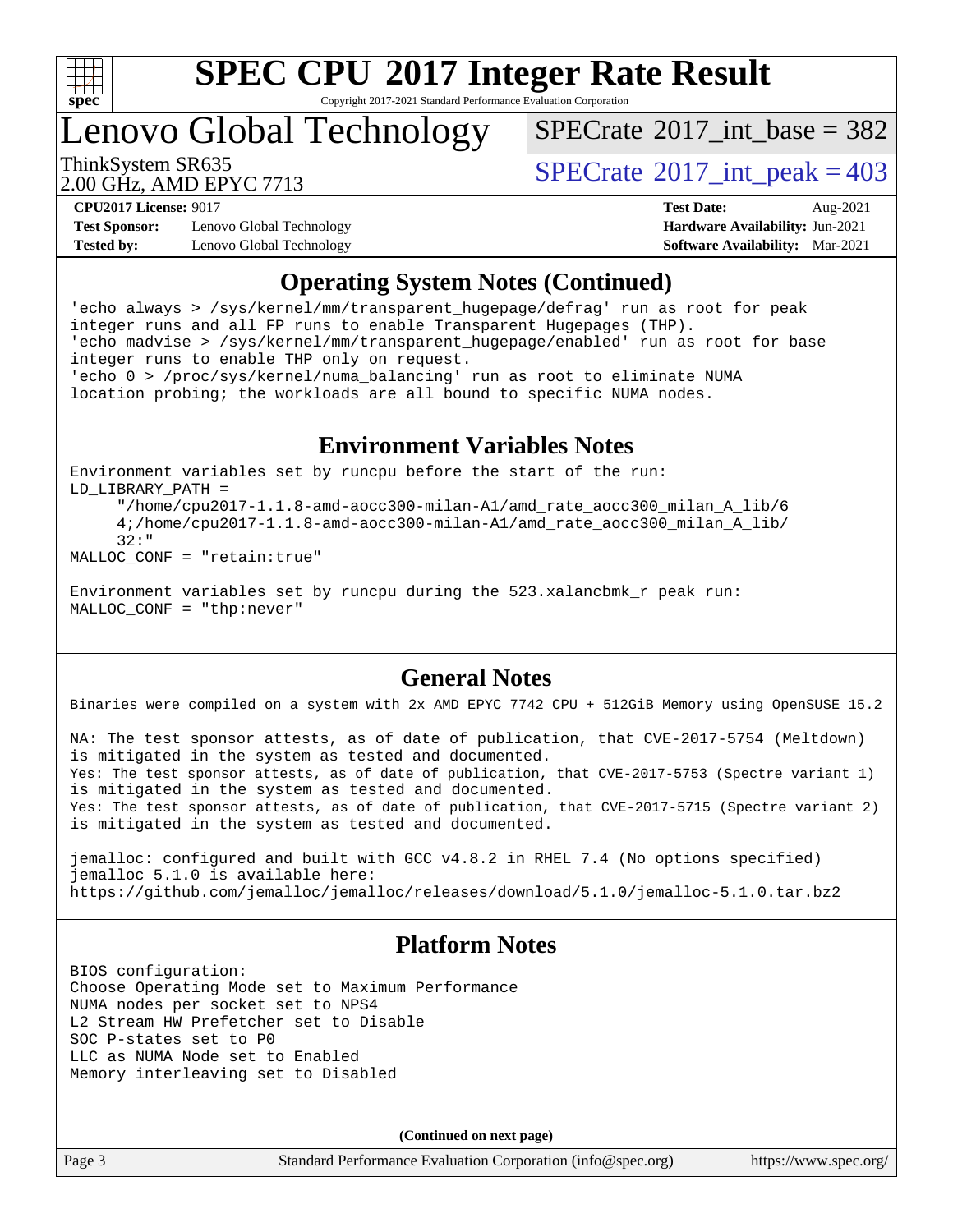

Copyright 2017-2021 Standard Performance Evaluation Corporation

## Lenovo Global Technology

 $SPECTate$ <sup>®</sup>[2017\\_int\\_base =](http://www.spec.org/auto/cpu2017/Docs/result-fields.html#SPECrate2017intbase) 382

2.00 GHz, AMD EPYC 7713

ThinkSystem SR635<br>2.00 GHz, AMD EPYC 7713

**[Test Sponsor:](http://www.spec.org/auto/cpu2017/Docs/result-fields.html#TestSponsor)** Lenovo Global Technology **[Hardware Availability:](http://www.spec.org/auto/cpu2017/Docs/result-fields.html#HardwareAvailability)** Jun-2021 **[Tested by:](http://www.spec.org/auto/cpu2017/Docs/result-fields.html#Testedby)** Lenovo Global Technology **[Software Availability:](http://www.spec.org/auto/cpu2017/Docs/result-fields.html#SoftwareAvailability)** Mar-2021

**[CPU2017 License:](http://www.spec.org/auto/cpu2017/Docs/result-fields.html#CPU2017License)** 9017 **[Test Date:](http://www.spec.org/auto/cpu2017/Docs/result-fields.html#TestDate)** Aug-2021

#### **[Platform Notes \(Continued\)](http://www.spec.org/auto/cpu2017/Docs/result-fields.html#PlatformNotes)**

Page 4 Standard Performance Evaluation Corporation [\(info@spec.org\)](mailto:info@spec.org) <https://www.spec.org/> Sysinfo program /home/cpu2017-1.1.8-amd-aocc300-milan-A1/bin/sysinfo Rev: r6622 of 2021-04-07 982a61ec0915b55891ef0e16acafc64d running on localhost Fri Aug 13 08:17:22 2021 SUT (System Under Test) info as seen by some common utilities. For more information on this section, see <https://www.spec.org/cpu2017/Docs/config.html#sysinfo> From /proc/cpuinfo model name : AMD EPYC 7713 64-Core Processor 1 "physical id"s (chips) 128 "processors" cores, siblings (Caution: counting these is hw and system dependent. The following excerpts from /proc/cpuinfo might not be reliable. Use with caution.) cpu cores : 64 siblings : 128 physical 0: cores 0 1 2 3 4 5 6 7 8 9 10 11 12 13 14 15 16 17 18 19 20 21 22 23 24 25 26 27 28 29 30 31 32 33 34 35 36 37 38 39 40 41 42 43 44 45 46 47 48 49 50 51 52 53 54 55 56 57 58 59 60 61 62 63 From lscpu from util-linux 2.33.1: Architecture: x86\_64 CPU op-mode(s): 32-bit, 64-bit Byte Order: Little Endian Address sizes: 48 bits physical, 48 bits virtual CPU(s): 128 On-line CPU(s) list: 0-127 Thread(s) per core: 2 Core(s) per socket: 64 Socket(s): 1 NUMA node(s): 8 Vendor ID: AuthenticAMD CPU family: 25 Model: 1 Model name: AMD EPYC 7713 64-Core Processor Stepping: 1 CPU MHz: 2389.871<br>
CPU max MHz: 2000.0000 CPU max MHz: 2000.0000<br>CPU min MHz: 1500.0000 CPU min MHz: 1500.0000 BogoMIPS: 3992.55<br>Virtualization: AMD-V Virtualization: L1d cache: 32K<br>L1i cache: 32K  $L1i$  cache: L2 cache: 512K L3 cache: 32768K NUMA node0 CPU(s): 0-7,64-71 NUMA node1 CPU(s): 8-15,72-79 **(Continued on next page)**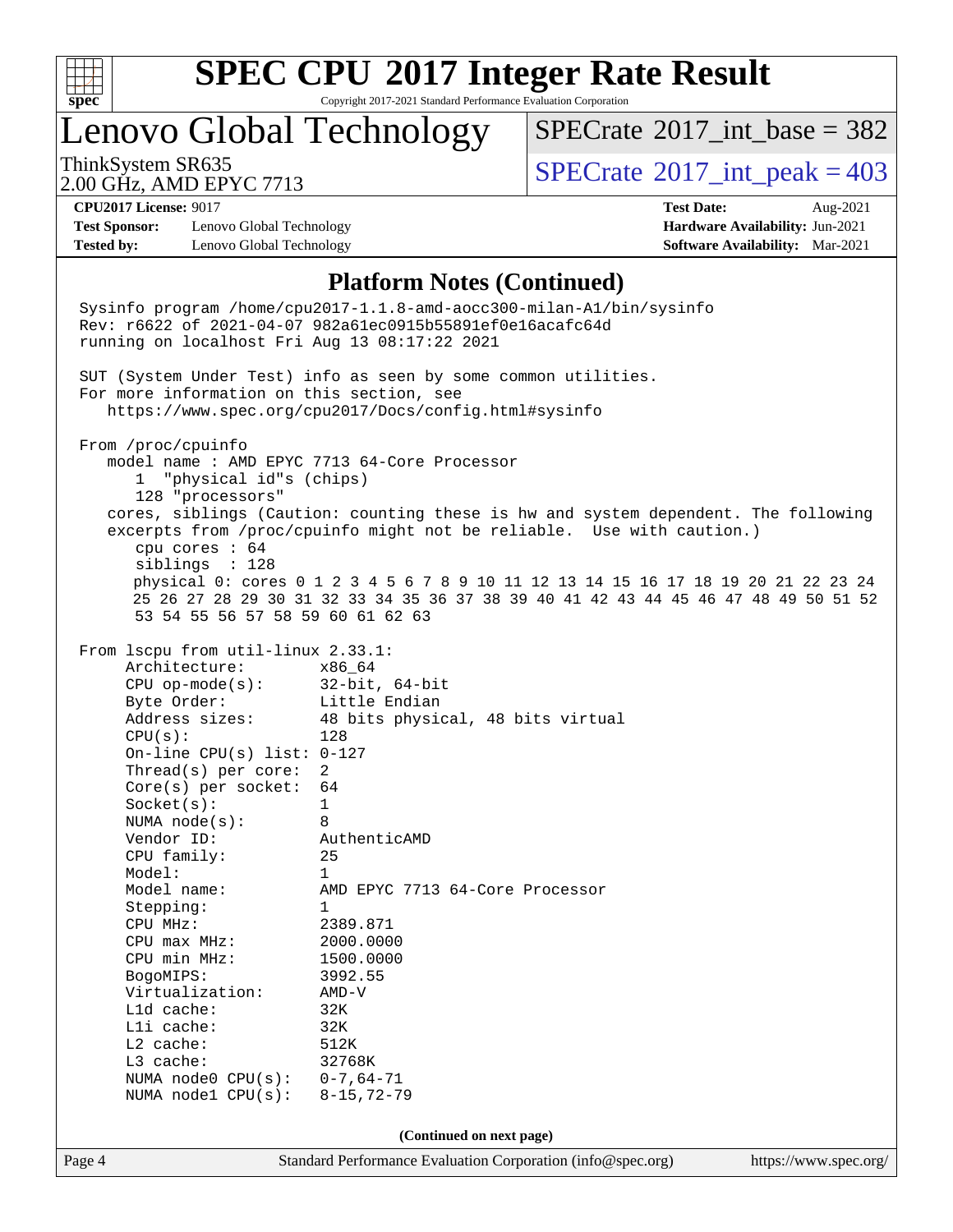

Copyright 2017-2021 Standard Performance Evaluation Corporation

Lenovo Global Technology

 $SPECTate$ <sup>®</sup>[2017\\_int\\_base =](http://www.spec.org/auto/cpu2017/Docs/result-fields.html#SPECrate2017intbase) 382

2.00 GHz, AMD EPYC 7713

ThinkSystem SR635<br>2.00 GHz, AMD EPVC 7713

**[Test Sponsor:](http://www.spec.org/auto/cpu2017/Docs/result-fields.html#TestSponsor)** Lenovo Global Technology **[Hardware Availability:](http://www.spec.org/auto/cpu2017/Docs/result-fields.html#HardwareAvailability)** Jun-2021 **[Tested by:](http://www.spec.org/auto/cpu2017/Docs/result-fields.html#Testedby)** Lenovo Global Technology **[Software Availability:](http://www.spec.org/auto/cpu2017/Docs/result-fields.html#SoftwareAvailability)** Mar-2021

**[CPU2017 License:](http://www.spec.org/auto/cpu2017/Docs/result-fields.html#CPU2017License)** 9017 **[Test Date:](http://www.spec.org/auto/cpu2017/Docs/result-fields.html#TestDate)** Aug-2021

#### **[Platform Notes \(Continued\)](http://www.spec.org/auto/cpu2017/Docs/result-fields.html#PlatformNotes)**

|  | NUMA $node2$ $CPU(s)$ :  | $16 - 23, 80 - 87$      |
|--|--------------------------|-------------------------|
|  | NUMA $node3$ CPU $(s)$ : | $24 - 31,88 - 95$       |
|  | NUMA $node4$ $CPU(s)$ :  | $32 - 39.96 - 103$      |
|  | NUMA $node5$ $CPU(s)$ :  | $40 - 47, 104 - 111$    |
|  | NUMA $node6$ $CPU(s):$   | $48 - 55$ , 112-119     |
|  | NUMA $node7$ CPU $(s)$ : | $56 - 63$ , $120 - 127$ |
|  |                          |                         |

Flags: fpu vme de pse tsc msr pae mce cx8 apic sep mtrr pge mca cmov pat pse36 clflush mmx fxsr sse sse2 ht syscall nx mmxext fxsr\_opt pdpe1gb rdtscp lm constant\_tsc rep\_good nopl nonstop\_tsc cpuid extd\_apicid aperfmperf pni pclmulqdq monitor ssse3 fma cx16 pcid sse4\_1 sse4\_2 movbe popcnt aes xsave avx f16c rdrand lahf\_lm cmp\_legacy svm extapic cr8\_legacy abm sse4a misalignsse 3dnowprefetch osvw ibs skinit wdt tce topoext perfctr\_core perfctr\_nb bpext perfctr\_llc mwaitx cpb cat\_l3 cdp\_l3 invpcid\_single hw\_pstate ssbd mba ibrs ibpb stibp vmmcall fsgsbase bmi1 avx2 smep bmi2 erms invpcid cqm rdt\_a rdseed adx smap clflushopt clwb sha\_ni xsaveopt xsavec xgetbv1 xsaves cqm\_llc cqm\_occup\_llc cqm\_mbm\_total cqm\_mbm\_local clzero irperf xsaveerptr wbnoinvd arat npt lbrv svm\_lock nrip\_save tsc\_scale vmcb\_clean flushbyasid decodeassists pausefilter pfthreshold v\_vmsave\_vmload vgif umip pku ospke vaes vpclmulqdq rdpid overflow\_recov succor smca

 /proc/cpuinfo cache data cache size : 512 KB

 From numactl --hardware WARNING: a numactl 'node' might or might not correspond to a physical chip. available: 8 nodes (0-7) node 0 cpus: 0 1 2 3 4 5 6 7 64 65 66 67 68 69 70 71 node 0 size: 32058 MB node 0 free: 31797 MB node 1 cpus: 8 9 10 11 12 13 14 15 72 73 74 75 76 77 78 79 node 1 size: 32250 MB node 1 free: 32028 MB node 2 cpus: 16 17 18 19 20 21 22 23 80 81 82 83 84 85 86 87 node 2 size: 32252 MB node 2 free: 32079 MB node 3 cpus: 24 25 26 27 28 29 30 31 88 89 90 91 92 93 94 95 node 3 size: 32250 MB node 3 free: 32068 MB node 4 cpus: 32 33 34 35 36 37 38 39 96 97 98 99 100 101 102 103 node 4 size: 32252 MB node 4 free: 32079 MB node 5 cpus: 40 41 42 43 44 45 46 47 104 105 106 107 108 109 110 111 node 5 size: 32216 MB node 5 free: 32003 MB node 6 cpus: 48 49 50 51 52 53 54 55 112 113 114 115 116 117 118 119 node 6 size: 32252 MB node 6 free: 31966 MB node 7 cpus: 56 57 58 59 60 61 62 63 120 121 122 123 124 125 126 127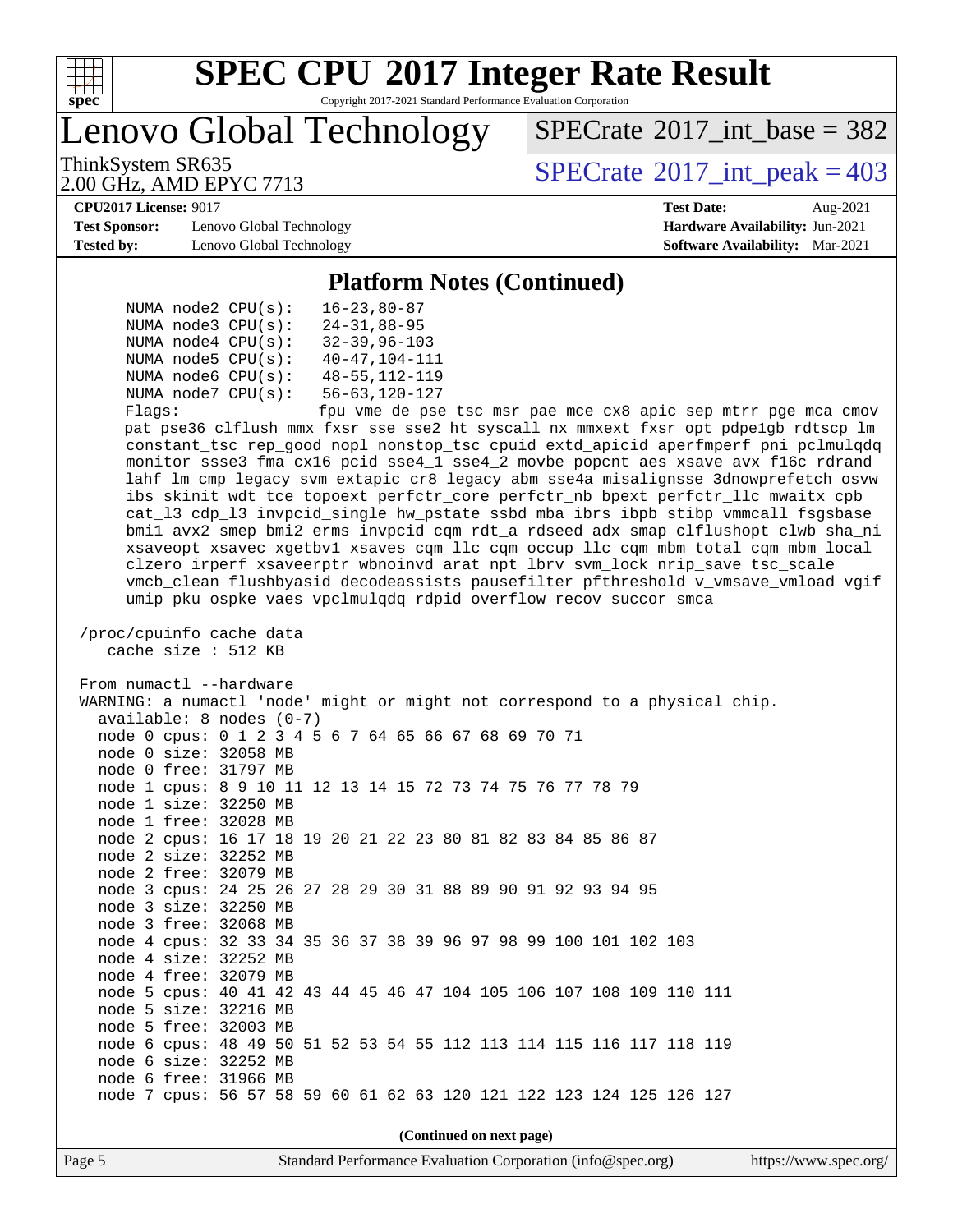

Copyright 2017-2021 Standard Performance Evaluation Corporation

Lenovo Global Technology

 $SPECrate$ <sup>®</sup>[2017\\_int\\_base =](http://www.spec.org/auto/cpu2017/Docs/result-fields.html#SPECrate2017intbase) 382

2.00 GHz, AMD EPYC 7713

ThinkSystem SR635<br>
2.00 GHz AMD EPYC 7713

**[Test Sponsor:](http://www.spec.org/auto/cpu2017/Docs/result-fields.html#TestSponsor)** Lenovo Global Technology **[Hardware Availability:](http://www.spec.org/auto/cpu2017/Docs/result-fields.html#HardwareAvailability)** Jun-2021 **[Tested by:](http://www.spec.org/auto/cpu2017/Docs/result-fields.html#Testedby)** Lenovo Global Technology **[Software Availability:](http://www.spec.org/auto/cpu2017/Docs/result-fields.html#SoftwareAvailability)** Mar-2021

**[CPU2017 License:](http://www.spec.org/auto/cpu2017/Docs/result-fields.html#CPU2017License)** 9017 **[Test Date:](http://www.spec.org/auto/cpu2017/Docs/result-fields.html#TestDate)** Aug-2021

| <b>Platform Notes (Continued)</b>                                                                                                                                                                                                                        |                                                                                                                                           |  |  |  |  |  |  |
|----------------------------------------------------------------------------------------------------------------------------------------------------------------------------------------------------------------------------------------------------------|-------------------------------------------------------------------------------------------------------------------------------------------|--|--|--|--|--|--|
| node 7 size: 32237 MB                                                                                                                                                                                                                                    |                                                                                                                                           |  |  |  |  |  |  |
| node 7 free: 32041 MB                                                                                                                                                                                                                                    |                                                                                                                                           |  |  |  |  |  |  |
| node distances:                                                                                                                                                                                                                                          |                                                                                                                                           |  |  |  |  |  |  |
| node<br>$\overline{0}$<br>$\overline{1}$<br>3<br>4 5<br>6 7<br>$\overline{2}$                                                                                                                                                                            |                                                                                                                                           |  |  |  |  |  |  |
| 12 12<br>0:<br>10<br>11 12<br>12 12<br>12                                                                                                                                                                                                                |                                                                                                                                           |  |  |  |  |  |  |
| 12 12<br>12<br>12 12<br>1:<br>11<br>10<br>12<br>12 <sup>12</sup><br>12<br>12 12<br>2:<br>12 10<br>11<br>12                                                                                                                                               |                                                                                                                                           |  |  |  |  |  |  |
| 3:<br>12<br>12<br>12 11<br>10 12<br>12 12                                                                                                                                                                                                                |                                                                                                                                           |  |  |  |  |  |  |
| 12  12  12<br>4 :<br>12 10<br>11<br>12 12                                                                                                                                                                                                                |                                                                                                                                           |  |  |  |  |  |  |
| 12 12<br>12 11 10<br>12 12<br>5:<br>12                                                                                                                                                                                                                   |                                                                                                                                           |  |  |  |  |  |  |
| 12 12<br>12<br>12 12 12<br>10 11<br>6:                                                                                                                                                                                                                   |                                                                                                                                           |  |  |  |  |  |  |
| 12 <sup>°</sup><br>12<br>12 12<br>7:<br>12<br>12<br>11 10                                                                                                                                                                                                |                                                                                                                                           |  |  |  |  |  |  |
| From /proc/meminfo<br>MemTotal:<br>263955724 kB<br>HugePages_Total:<br>0<br>Hugepagesize:<br>2048 kB                                                                                                                                                     |                                                                                                                                           |  |  |  |  |  |  |
| /sys/devices/system/cpu/cpu*/cpufreq/scaling_governor has<br>performance                                                                                                                                                                                 |                                                                                                                                           |  |  |  |  |  |  |
| From /etc/*release* /etc/*version*<br>os-release:<br>NAME="SLES"<br>VERSION="15-SP2"<br>VERSION ID="15.2"<br>PRETTY_NAME="SUSE Linux Enterprise Server 15 SP2"<br>ID="sles"<br>ID LIKE="suse"<br>ANSI COLOR="0;32"<br>CPE_NAME="cpe:/o:suse:sles:15:sp2" |                                                                                                                                           |  |  |  |  |  |  |
| uname $-a$ :<br>Linux localhost 5.3.18-22-default #1 SMP Wed Jun 3 12:16:43 UTC 2020 (720aeba) x86_64<br>x86_64 x86_64 GNU/Linux                                                                                                                         |                                                                                                                                           |  |  |  |  |  |  |
| Kernel self-reported vulnerability status:                                                                                                                                                                                                               |                                                                                                                                           |  |  |  |  |  |  |
| $CVE-2018-12207$ (iTLB Multihit):<br>CVE-2018-3620 (L1 Terminal Fault):<br>Microarchitectural Data Sampling:<br>CVE-2017-5754 (Meltdown):<br>CVE-2018-3639 (Speculative Store Bypass):                                                                   | Not affected<br>Not affected<br>Not affected<br>Not affected<br>Mitigation: Speculative Store<br>Bypass disabled via prctl and<br>seccomp |  |  |  |  |  |  |
| Mitigation: usercopy/swapgs<br>CVE-2017-5753 (Spectre variant 1):<br>barriers and __user pointer                                                                                                                                                         |                                                                                                                                           |  |  |  |  |  |  |

**(Continued on next page)**

Page 6 Standard Performance Evaluation Corporation [\(info@spec.org\)](mailto:info@spec.org) <https://www.spec.org/>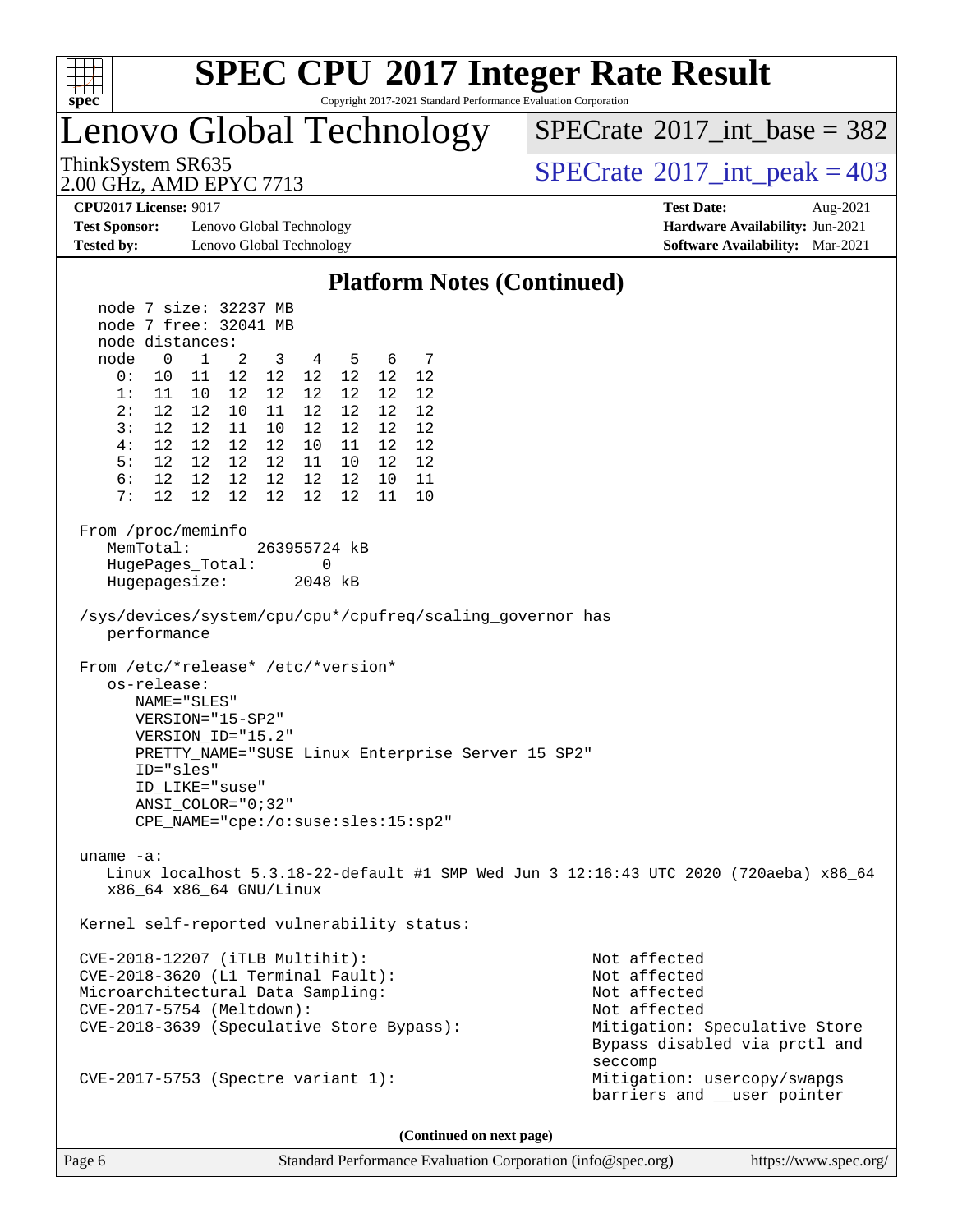

Copyright 2017-2021 Standard Performance Evaluation Corporation

# Lenovo Global Technology

 $SPECrate$ <sup>®</sup>[2017\\_int\\_base =](http://www.spec.org/auto/cpu2017/Docs/result-fields.html#SPECrate2017intbase) 382

2.00 GHz, AMD EPYC 7713

ThinkSystem SR635<br>
2.00 GHz AMD EPYC 7713

**[Test Sponsor:](http://www.spec.org/auto/cpu2017/Docs/result-fields.html#TestSponsor)** Lenovo Global Technology **[Hardware Availability:](http://www.spec.org/auto/cpu2017/Docs/result-fields.html#HardwareAvailability)** Jun-2021 **[Tested by:](http://www.spec.org/auto/cpu2017/Docs/result-fields.html#Testedby)** Lenovo Global Technology **[Software Availability:](http://www.spec.org/auto/cpu2017/Docs/result-fields.html#SoftwareAvailability)** Mar-2021

**[CPU2017 License:](http://www.spec.org/auto/cpu2017/Docs/result-fields.html#CPU2017License)** 9017 **[Test Date:](http://www.spec.org/auto/cpu2017/Docs/result-fields.html#TestDate)** Aug-2021

#### **[Platform Notes \(Continued\)](http://www.spec.org/auto/cpu2017/Docs/result-fields.html#PlatformNotes)**

| Page 7                                                                                                         | Standard Performance Evaluation Corporation (info@spec.org)                                                                                                                                                                                                                                                                                        |                                                    | https://www.spec.org/           |
|----------------------------------------------------------------------------------------------------------------|----------------------------------------------------------------------------------------------------------------------------------------------------------------------------------------------------------------------------------------------------------------------------------------------------------------------------------------------------|----------------------------------------------------|---------------------------------|
|                                                                                                                | (Continued on next page)                                                                                                                                                                                                                                                                                                                           |                                                    |                                 |
| LLVM Mirror. Version. 12.0.0)<br>Target: i386-unknown-linux-gnu<br>Thread model: posix<br>____________________ | InstalledDir: /opt/AMD/aocc-compiler-3.0.0/bin                                                                                                                                                                                                                                                                                                     | ___________________________                        |                                 |
|                                                                                                                | AMD clang version 12.0.0 (CLANG: AOCC_3.0.0-Build#78 2020_12_10) (based on                                                                                                                                                                                                                                                                         |                                                    |                                 |
| $502.$ $\text{gcc\_r}$ (peak)<br>C                                                                             |                                                                                                                                                                                                                                                                                                                                                    |                                                    |                                 |
|                                                                                                                | <b>Compiler Version Notes</b>                                                                                                                                                                                                                                                                                                                      |                                                    |                                 |
| (End of data from sysinfo program)                                                                             |                                                                                                                                                                                                                                                                                                                                                    |                                                    |                                 |
| BIOS Revision:                                                                                                 | 6.0                                                                                                                                                                                                                                                                                                                                                |                                                    |                                 |
| BIOS Date:                                                                                                     | 05/28/2021                                                                                                                                                                                                                                                                                                                                         |                                                    |                                 |
| BIOS Vendor:<br>BIOS Version:                                                                                  | Lenovo<br>CFE125U                                                                                                                                                                                                                                                                                                                                  |                                                    |                                 |
| 8x Unknown Unknown<br>BIOS:                                                                                    | 8x Samsung M393A4K40DB3-CWE 32 GB 2 rank 3200                                                                                                                                                                                                                                                                                                      |                                                    |                                 |
| Memory:                                                                                                        | Additional information from dmidecode 3.2 follows. WARNING: Use caution when you<br>interpret this section. The 'dmidecode' program reads system data which is "intended to<br>allow hardware to be accurately determined", but the intent may not be met, as there are<br>frequent changes to hardware, firmware, and the "DMTF SMBIOS" standard. |                                                    |                                 |
| From /sys/devices/virtual/dmi/id<br>Vendor:<br>Product:<br>Product Family: ThinkSystem<br>Serial:              | Lenovo<br>ThinkSystem SR635 - [7Y00000000]-<br>0123456789                                                                                                                                                                                                                                                                                          |                                                    |                                 |
| Filesystem<br>/dev/sda3                                                                                        | SPEC is set to: /home/cpu2017-1.1.8-amd-aocc300-milan-A1<br>Type Size Used Avail Use% Mounted on<br>892G<br>67G 826G 8% /<br>xfs                                                                                                                                                                                                                   |                                                    |                                 |
| run-level 3 Aug 13 08:06                                                                                       |                                                                                                                                                                                                                                                                                                                                                    |                                                    |                                 |
|                                                                                                                | CVE-2020-0543 (Special Register Buffer Data Sampling): Not affected<br>CVE-2019-11135 (TSX Asynchronous Abort):                                                                                                                                                                                                                                    | always-on, RSB filling<br>Not affected             |                                 |
| $CVE-2017-5715$ (Spectre variant 2):                                                                           |                                                                                                                                                                                                                                                                                                                                                    | sanitization<br>IBPB: conditional, IBRS_FW, STIBP: | Mitigation: Full AMD retpoline, |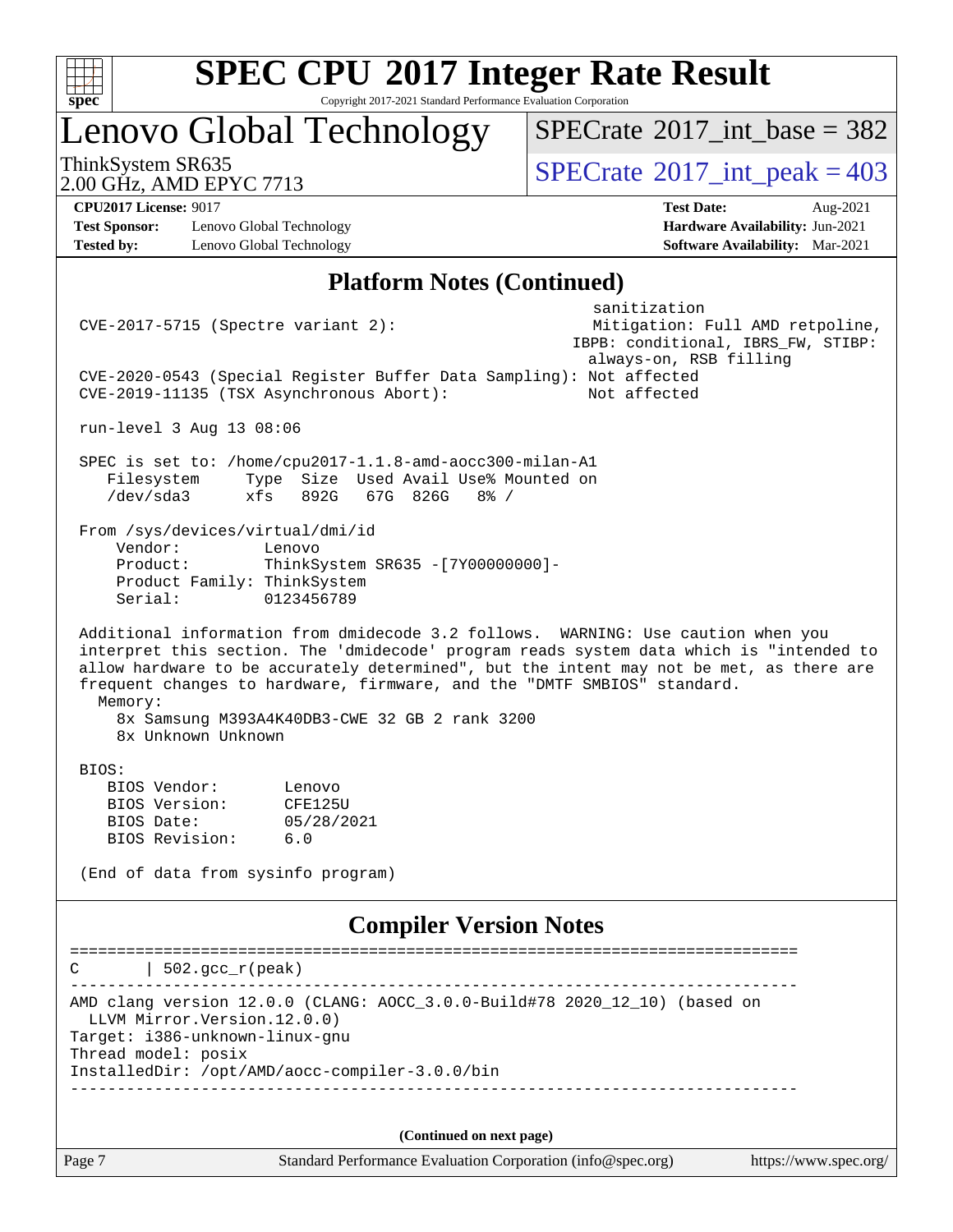

Copyright 2017-2021 Standard Performance Evaluation Corporation

Lenovo Global Technology

 $SPECrate$ <sup>®</sup>[2017\\_int\\_base =](http://www.spec.org/auto/cpu2017/Docs/result-fields.html#SPECrate2017intbase) 382

2.00 GHz, AMD EPYC 7713

ThinkSystem SR635<br>
2.00 GHz AMD EPYC 7713

**[Test Sponsor:](http://www.spec.org/auto/cpu2017/Docs/result-fields.html#TestSponsor)** Lenovo Global Technology **[Hardware Availability:](http://www.spec.org/auto/cpu2017/Docs/result-fields.html#HardwareAvailability)** Jun-2021 **[Tested by:](http://www.spec.org/auto/cpu2017/Docs/result-fields.html#Testedby)** Lenovo Global Technology **[Software Availability:](http://www.spec.org/auto/cpu2017/Docs/result-fields.html#SoftwareAvailability)** Mar-2021

**[CPU2017 License:](http://www.spec.org/auto/cpu2017/Docs/result-fields.html#CPU2017License)** 9017 **[Test Date:](http://www.spec.org/auto/cpu2017/Docs/result-fields.html#TestDate)** Aug-2021

#### **[Compiler Version Notes \(Continued\)](http://www.spec.org/auto/cpu2017/Docs/result-fields.html#CompilerVersionNotes)**

| Page 8 | Standard Performance Evaluation Corporation (info@spec.org)                                                                                                                                                              | https://www.spec.org/ |
|--------|--------------------------------------------------------------------------------------------------------------------------------------------------------------------------------------------------------------------------|-----------------------|
|        | (Continued on next page)                                                                                                                                                                                                 |                       |
| $C++$  | 520.omnetpp_r(base, peak) 523.xalancbmk_r(base)<br>531.deepsjeng_r(base, peak) 541.leela_r(base, peak)                                                                                                                   |                       |
|        |                                                                                                                                                                                                                          |                       |
|        | LLVM Mirror.Version.12.0.0)<br>Target: i386-unknown-linux-gnu<br>Thread model: posix<br>InstalledDir: /opt/AMD/aocc-compiler-3.0.0/bin                                                                                   |                       |
|        | AMD clang version 12.0.0 (CLANG: AOCC_3.0.0-Build#78 2020_12_10) (based on                                                                                                                                               |                       |
| $C++$  | 523.xalancbmk_r(peak)                                                                                                                                                                                                    |                       |
|        | AMD clang version 12.0.0 (CLANG: AOCC_3.0.0-Build#78 2020_12_10) (based on<br>LLVM Mirror. Version. 12.0.0)<br>Target: x86_64-unknown-linux-gnu<br>Thread model: posix<br>InstalledDir: /opt/AMD/aocc-compiler-3.0.0/bin |                       |
| C      | 500.perlbench_r(base, peak) 502.gcc_r(base) 505.mcf_r(base, peak)<br>$525.x264_r(base, peak) 557.xz_r(base, peak)$                                                                                                       |                       |
|        | AMD clang version 12.0.0 (CLANG: AOCC_3.0.0-Build#78 2020_12_10) (based on<br>LLVM Mirror. Version. 12.0.0)<br>Target: i386-unknown-linux-gnu<br>Thread model: posix<br>InstalledDir: /opt/AMD/aocc-compiler-3.0.0/bin   |                       |
|        | $\vert$ 502.gcc_r(peak)<br>-------------------------                                                                                                                                                                     |                       |
|        | AMD clang version 12.0.0 (CLANG: AOCC_3.0.0-Build#78 2020_12_10) (based on<br>LLVM Mirror.Version.12.0.0)<br>Target: x86_64-unknown-linux-gnu<br>Thread model: posix<br>InstalledDir: /opt/AMD/aocc-compiler-3.0.0/bin   |                       |
| С      | 500.perlbench_r(base, peak) 502.gcc_r(base) 505.mcf_r(base, peak)<br>$525.x264_r(base, peak) 557.xz_r(base, peak)$<br>----------------------------                                                                       |                       |
|        |                                                                                                                                                                                                                          |                       |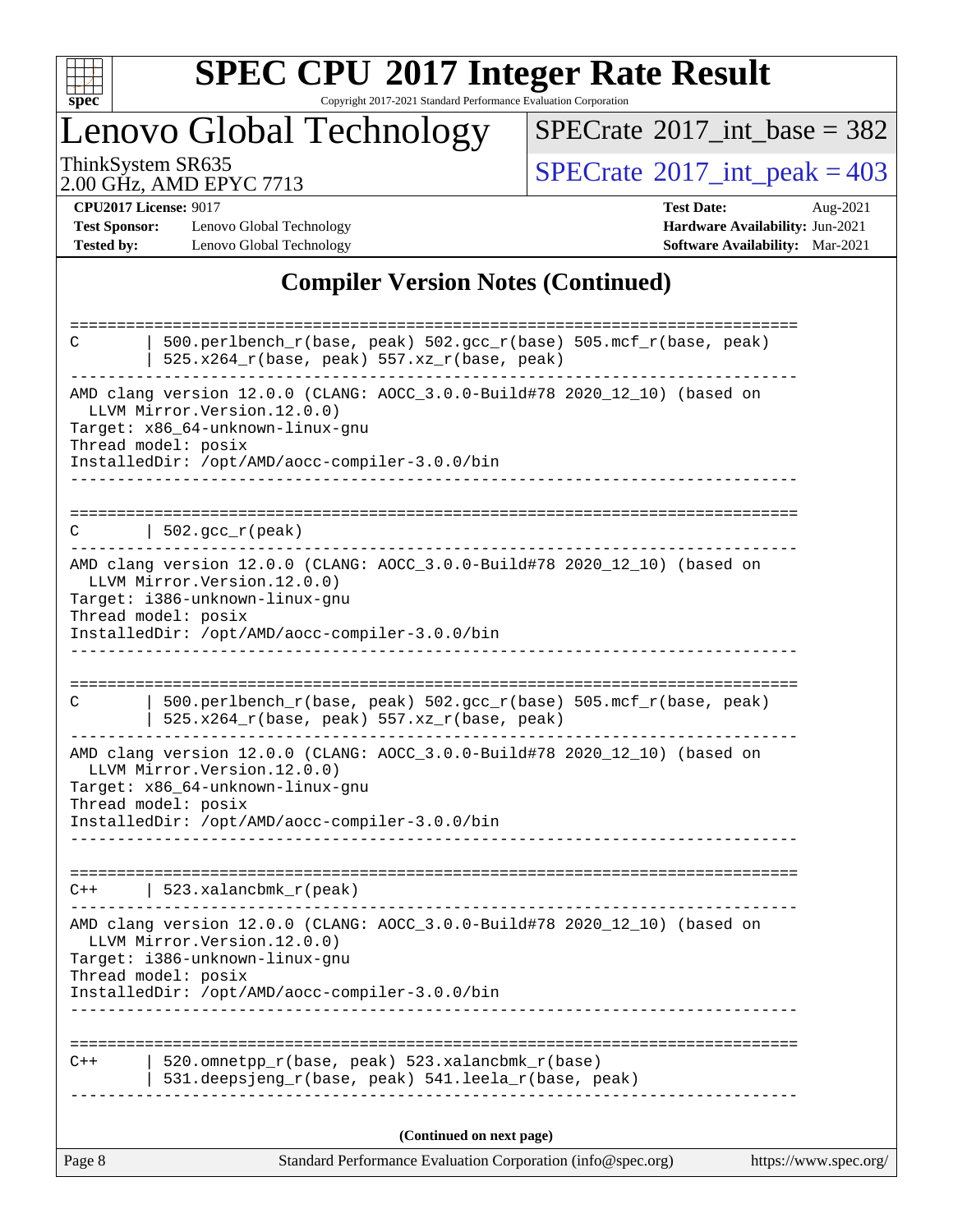

Copyright 2017-2021 Standard Performance Evaluation Corporation

Lenovo Global Technology

 $SPECrate$ <sup>®</sup>[2017\\_int\\_base =](http://www.spec.org/auto/cpu2017/Docs/result-fields.html#SPECrate2017intbase) 382

2.00 GHz, AMD EPYC 7713

ThinkSystem SR635<br>2.00 GHz AMD EPYC 7713

**[Test Sponsor:](http://www.spec.org/auto/cpu2017/Docs/result-fields.html#TestSponsor)** Lenovo Global Technology **[Hardware Availability:](http://www.spec.org/auto/cpu2017/Docs/result-fields.html#HardwareAvailability)** Jun-2021 **[Tested by:](http://www.spec.org/auto/cpu2017/Docs/result-fields.html#Testedby)** Lenovo Global Technology **[Software Availability:](http://www.spec.org/auto/cpu2017/Docs/result-fields.html#SoftwareAvailability)** Mar-2021

**[CPU2017 License:](http://www.spec.org/auto/cpu2017/Docs/result-fields.html#CPU2017License)** 9017 **[Test Date:](http://www.spec.org/auto/cpu2017/Docs/result-fields.html#TestDate)** Aug-2021

#### **[Compiler Version Notes \(Continued\)](http://www.spec.org/auto/cpu2017/Docs/result-fields.html#CompilerVersionNotes)**

| AMD clang version 12.0.0 (CLANG: AOCC_3.0.0-Build#78 2020_12_10) (based on<br>LLVM Mirror. Version. 12.0.0)<br>Target: x86_64-unknown-linux-gnu<br>Thread model: posix<br>InstalledDir: /opt/AMD/aocc-compiler-3.0.0/bin                                 |
|----------------------------------------------------------------------------------------------------------------------------------------------------------------------------------------------------------------------------------------------------------|
|                                                                                                                                                                                                                                                          |
| $C++$   523.xalancbmk $r(\text{peak})$                                                                                                                                                                                                                   |
| AMD clang version 12.0.0 (CLANG: AOCC_3.0.0-Build#78 2020_12_10) (based on<br>LLVM Mirror. Version. 12.0.0)<br>Target: i386-unknown-linux-gnu<br>Thread model: posix<br>InstalledDir: /opt/AMD/aocc-compiler-3.0.0/bin                                   |
|                                                                                                                                                                                                                                                          |
|                                                                                                                                                                                                                                                          |
| 520.omnetpp_r(base, peak) 523.xalancbmk_r(base)<br>$C++$<br>531.deepsjeng_r(base, peak) 541.leela_r(base, peak)<br>_____________________________________                                                                                                 |
| AMD clang version 12.0.0 (CLANG: AOCC_3.0.0-Build#78 2020_12_10) (based on<br>LLVM Mirror. Version. 12.0.0)<br>Target: x86_64-unknown-linux-gnu<br>Thread model: posix<br>InstalledDir: /opt/AMD/aocc-compiler-3.0.0/bin<br>____________________________ |
|                                                                                                                                                                                                                                                          |
| Fortran   548. exchange $2\lfloor r(\text{base}, \text{peak}) \rfloor$                                                                                                                                                                                   |
| AMD clang version 12.0.0 (CLANG: AOCC_3.0.0-Build#78 2020_12_10) (based on<br>LLVM Mirror. Version. 12.0.0)<br>Target: x86_64-unknown-linux-gnu<br>Thread model: posix                                                                                   |
| InstalledDir: /opt/AMD/aocc-compiler-3.0.0/bin                                                                                                                                                                                                           |
|                                                                                                                                                                                                                                                          |

## **[Base Compiler Invocation](http://www.spec.org/auto/cpu2017/Docs/result-fields.html#BaseCompilerInvocation)**

[C benchmarks](http://www.spec.org/auto/cpu2017/Docs/result-fields.html#Cbenchmarks): [clang](http://www.spec.org/cpu2017/results/res2021q3/cpu2017-20210816-28805.flags.html#user_CCbase_clang-c)

[C++ benchmarks:](http://www.spec.org/auto/cpu2017/Docs/result-fields.html#CXXbenchmarks) [clang++](http://www.spec.org/cpu2017/results/res2021q3/cpu2017-20210816-28805.flags.html#user_CXXbase_clang-cpp)

**(Continued on next page)**

Page 9 Standard Performance Evaluation Corporation [\(info@spec.org\)](mailto:info@spec.org) <https://www.spec.org/>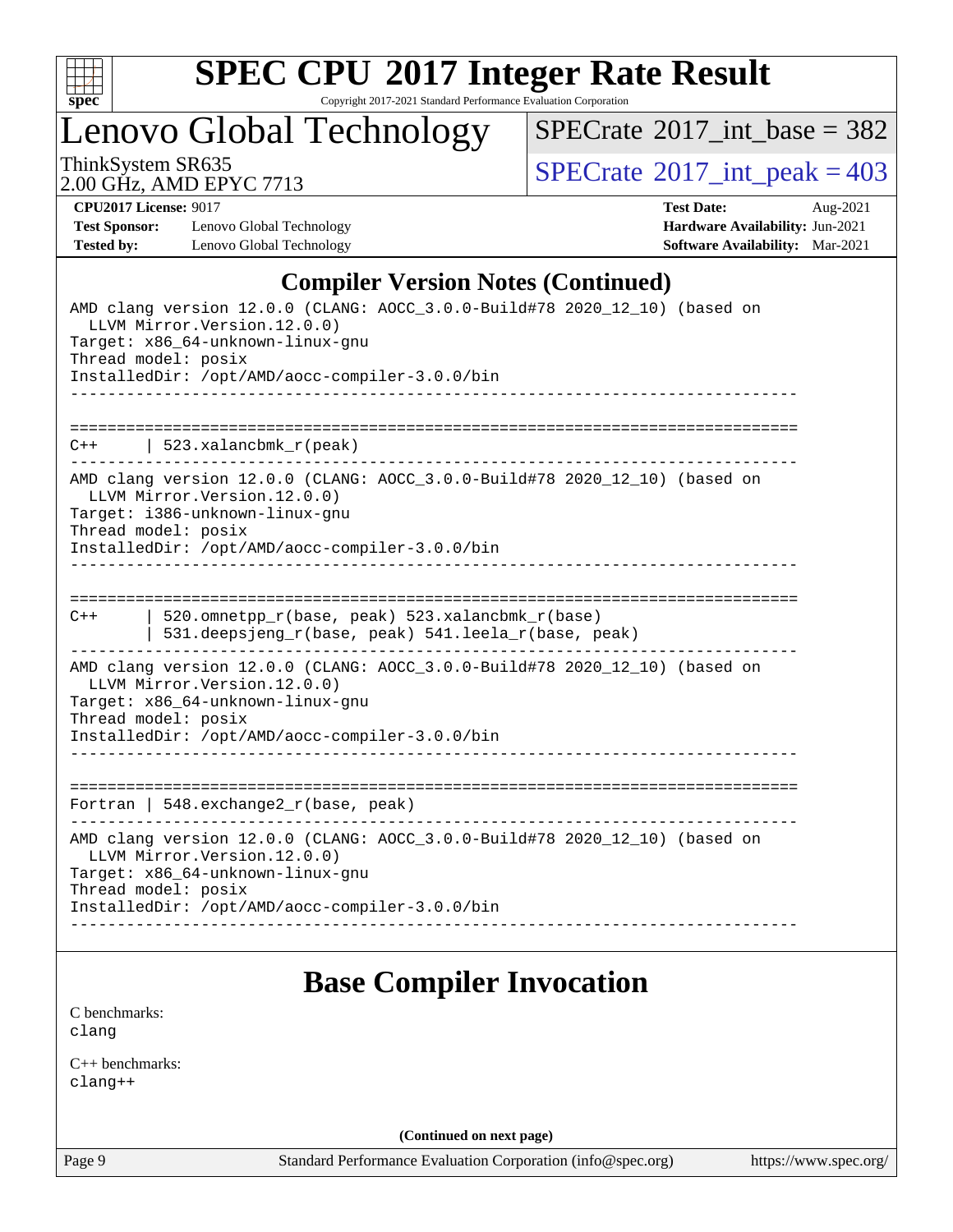

Copyright 2017-2021 Standard Performance Evaluation Corporation

## Lenovo Global Technology

 $SPECTate$ <sup>®</sup>[2017\\_int\\_base =](http://www.spec.org/auto/cpu2017/Docs/result-fields.html#SPECrate2017intbase) 382

ThinkSystem SR635<br>2.00 GHz, AMD EPVC 7713

2.00 GHz, AMD EPYC 7713

**[Test Sponsor:](http://www.spec.org/auto/cpu2017/Docs/result-fields.html#TestSponsor)** Lenovo Global Technology **[Hardware Availability:](http://www.spec.org/auto/cpu2017/Docs/result-fields.html#HardwareAvailability)** Jun-2021 **[Tested by:](http://www.spec.org/auto/cpu2017/Docs/result-fields.html#Testedby)** Lenovo Global Technology **[Software Availability:](http://www.spec.org/auto/cpu2017/Docs/result-fields.html#SoftwareAvailability)** Mar-2021

**[CPU2017 License:](http://www.spec.org/auto/cpu2017/Docs/result-fields.html#CPU2017License)** 9017 **[Test Date:](http://www.spec.org/auto/cpu2017/Docs/result-fields.html#TestDate)** Aug-2021

## **[Base Compiler Invocation \(Continued\)](http://www.spec.org/auto/cpu2017/Docs/result-fields.html#BaseCompilerInvocation)**

[Fortran benchmarks](http://www.spec.org/auto/cpu2017/Docs/result-fields.html#Fortranbenchmarks):

[flang](http://www.spec.org/cpu2017/results/res2021q3/cpu2017-20210816-28805.flags.html#user_FCbase_flang)

#### **[Base Portability Flags](http://www.spec.org/auto/cpu2017/Docs/result-fields.html#BasePortabilityFlags)**

 500.perlbench\_r: [-DSPEC\\_LINUX\\_X64](http://www.spec.org/cpu2017/results/res2021q3/cpu2017-20210816-28805.flags.html#b500.perlbench_r_basePORTABILITY_DSPEC_LINUX_X64) [-DSPEC\\_LP64](http://www.spec.org/cpu2017/results/res2021q3/cpu2017-20210816-28805.flags.html#b500.perlbench_r_baseEXTRA_PORTABILITY_DSPEC_LP64) 502.gcc\_r: [-DSPEC\\_LP64](http://www.spec.org/cpu2017/results/res2021q3/cpu2017-20210816-28805.flags.html#suite_baseEXTRA_PORTABILITY502_gcc_r_DSPEC_LP64) 505.mcf\_r: [-DSPEC\\_LP64](http://www.spec.org/cpu2017/results/res2021q3/cpu2017-20210816-28805.flags.html#suite_baseEXTRA_PORTABILITY505_mcf_r_DSPEC_LP64) 520.omnetpp\_r: [-DSPEC\\_LP64](http://www.spec.org/cpu2017/results/res2021q3/cpu2017-20210816-28805.flags.html#suite_baseEXTRA_PORTABILITY520_omnetpp_r_DSPEC_LP64) 523.xalancbmk\_r: [-DSPEC\\_LINUX](http://www.spec.org/cpu2017/results/res2021q3/cpu2017-20210816-28805.flags.html#b523.xalancbmk_r_basePORTABILITY_DSPEC_LINUX) [-DSPEC\\_LP64](http://www.spec.org/cpu2017/results/res2021q3/cpu2017-20210816-28805.flags.html#suite_baseEXTRA_PORTABILITY523_xalancbmk_r_DSPEC_LP64) 525.x264\_r: [-DSPEC\\_LP64](http://www.spec.org/cpu2017/results/res2021q3/cpu2017-20210816-28805.flags.html#suite_baseEXTRA_PORTABILITY525_x264_r_DSPEC_LP64) 531.deepsjeng\_r: [-DSPEC\\_LP64](http://www.spec.org/cpu2017/results/res2021q3/cpu2017-20210816-28805.flags.html#suite_baseEXTRA_PORTABILITY531_deepsjeng_r_DSPEC_LP64) 541.leela\_r: [-DSPEC\\_LP64](http://www.spec.org/cpu2017/results/res2021q3/cpu2017-20210816-28805.flags.html#suite_baseEXTRA_PORTABILITY541_leela_r_DSPEC_LP64) 548.exchange2\_r: [-DSPEC\\_LP64](http://www.spec.org/cpu2017/results/res2021q3/cpu2017-20210816-28805.flags.html#suite_baseEXTRA_PORTABILITY548_exchange2_r_DSPEC_LP64) 557.xz\_r: [-DSPEC\\_LP64](http://www.spec.org/cpu2017/results/res2021q3/cpu2017-20210816-28805.flags.html#suite_baseEXTRA_PORTABILITY557_xz_r_DSPEC_LP64)

## **[Base Optimization Flags](http://www.spec.org/auto/cpu2017/Docs/result-fields.html#BaseOptimizationFlags)**

[C benchmarks](http://www.spec.org/auto/cpu2017/Docs/result-fields.html#Cbenchmarks):

```
-m64 -Wl,-allow-multiple-definition -Wl,-mllvm -Wl,-enable-licm-vrp
-flto -Wl,-mllvm -Wl,-region-vectorize
-Wl,-mllvm -Wl,-function-specialize
-Wl,-mllvm -Wl,-align-all-nofallthru-blocks=6
-Wl,-mllvm -Wl,-reduce-array-computations=3 -O3 -ffast-math
-march=znver3 -fveclib=AMDLIBM -fstruct-layout=5
-mllvm -unroll-threshold=50 -mllvm -inline-threshold=1000
-fremap-arrays -mllvm -function-specialize -flv-function-specialization
-mllvm -enable-gvn-hoist -mllvm -global-vectorize-slp=true
-mllvm -enable-licm-vrp -mllvm -reduce-array-computations=3 -z muldefs
-lamdlibm -ljemalloc -lflang -lflangrti
C++ benchmarks: 
-m64 -std=c++98 -Wl,-mllvm -Wl,-do-block-reorder=aggressive -flto
-Wl,-mllvm -Wl,-region-vectorize -Wl,-mllvm -Wl,-function-specialize
-Wl,-mllvm -Wl,-align-all-nofallthru-blocks=6
-Wl,-mllvm -Wl,-reduce-array-computations=3 -O3 -ffast-math
-march=znver3 -fveclib=AMDLIBM -mllvm -enable-partial-unswitch
-mllvm -unroll-threshold=100 -finline-aggressive
-flv-function-specialization -mllvm -loop-unswitch-threshold=200000
-mllvm -reroll-loops -mllvm -aggressive-loop-unswitch
-mllvm -extra-vectorizer-passes -mllvm -reduce-array-computations=3
-mllvm -global-vectorize-slp=true -mllvm -convert-pow-exp-to-int=false
                                   (Continued on next page)
```
Page 10 Standard Performance Evaluation Corporation [\(info@spec.org\)](mailto:info@spec.org) <https://www.spec.org/>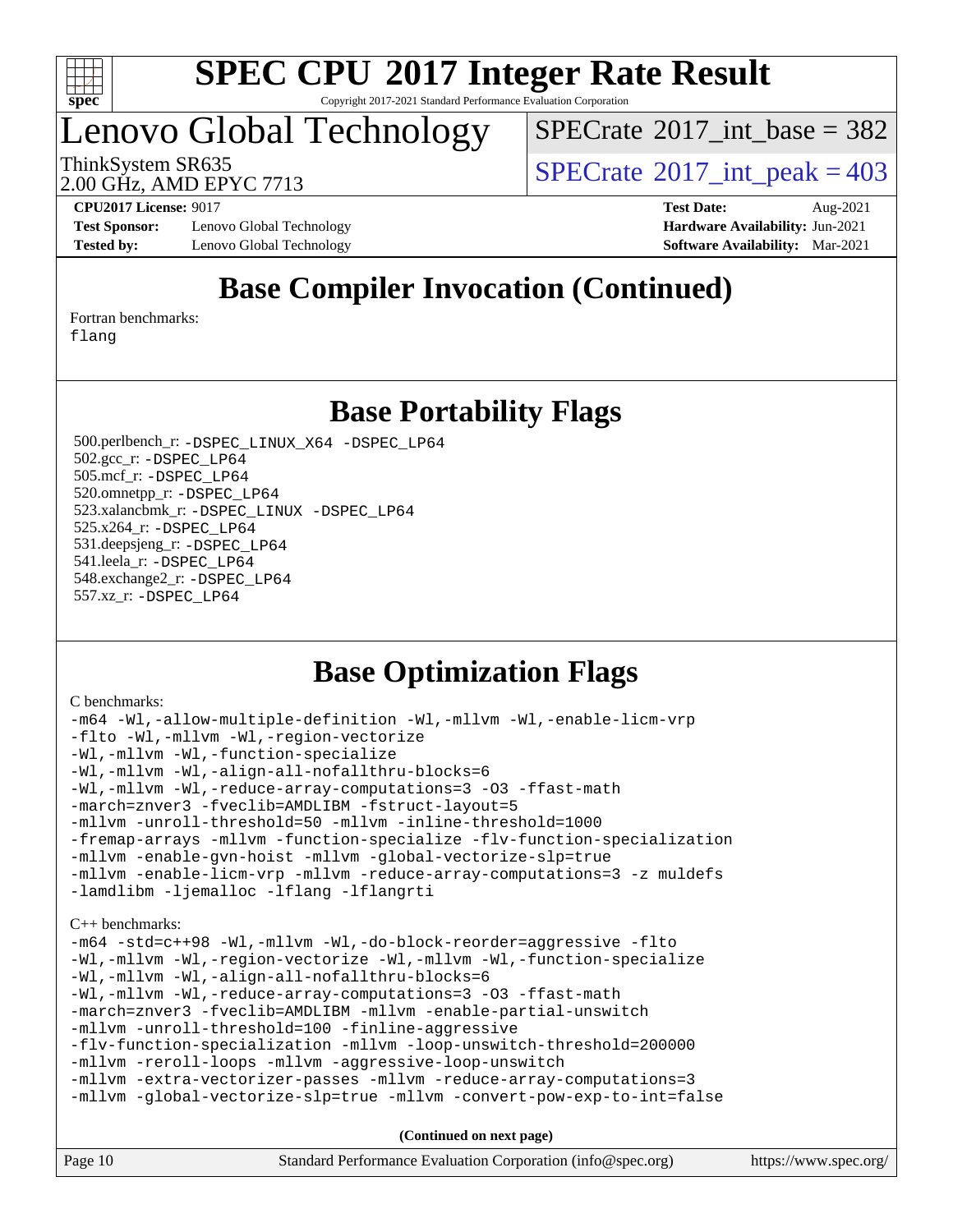

Copyright 2017-2021 Standard Performance Evaluation Corporation

Lenovo Global Technology

 $SPECTate$ <sup>®</sup>[2017\\_int\\_base =](http://www.spec.org/auto/cpu2017/Docs/result-fields.html#SPECrate2017intbase) 382

2.00 GHz, AMD EPYC 7713

ThinkSystem SR635<br>2.00 GHz, AMD EPVC 7713

**[Test Sponsor:](http://www.spec.org/auto/cpu2017/Docs/result-fields.html#TestSponsor)** Lenovo Global Technology **[Hardware Availability:](http://www.spec.org/auto/cpu2017/Docs/result-fields.html#HardwareAvailability)** Jun-2021 **[Tested by:](http://www.spec.org/auto/cpu2017/Docs/result-fields.html#Testedby)** Lenovo Global Technology **[Software Availability:](http://www.spec.org/auto/cpu2017/Docs/result-fields.html#SoftwareAvailability)** Mar-2021

**[CPU2017 License:](http://www.spec.org/auto/cpu2017/Docs/result-fields.html#CPU2017License)** 9017 **[Test Date:](http://www.spec.org/auto/cpu2017/Docs/result-fields.html#TestDate)** Aug-2021

## **[Base Optimization Flags \(Continued\)](http://www.spec.org/auto/cpu2017/Docs/result-fields.html#BaseOptimizationFlags)**

[C++ benchmarks](http://www.spec.org/auto/cpu2017/Docs/result-fields.html#CXXbenchmarks) (continued):

[-z muldefs](http://www.spec.org/cpu2017/results/res2021q3/cpu2017-20210816-28805.flags.html#user_CXXbase_aocc-muldefs) [-mllvm -do-block-reorder=aggressive](http://www.spec.org/cpu2017/results/res2021q3/cpu2017-20210816-28805.flags.html#user_CXXbase_F-do-block-reorder) [-fvirtual-function-elimination](http://www.spec.org/cpu2017/results/res2021q3/cpu2017-20210816-28805.flags.html#user_CXXbase_F-fvirtual-function-elimination) [-fvisibility=hidden](http://www.spec.org/cpu2017/results/res2021q3/cpu2017-20210816-28805.flags.html#user_CXXbase_F-fvisibility) [-lamdlibm](http://www.spec.org/cpu2017/results/res2021q3/cpu2017-20210816-28805.flags.html#user_CXXbase_F-lamdlibm) [-ljemalloc](http://www.spec.org/cpu2017/results/res2021q3/cpu2017-20210816-28805.flags.html#user_CXXbase_jemalloc-lib) [-lflang](http://www.spec.org/cpu2017/results/res2021q3/cpu2017-20210816-28805.flags.html#user_CXXbase_F-lflang) [-lflangrti](http://www.spec.org/cpu2017/results/res2021q3/cpu2017-20210816-28805.flags.html#user_CXXbase_F-lflangrti)

#### [Fortran benchmarks](http://www.spec.org/auto/cpu2017/Docs/result-fields.html#Fortranbenchmarks):

```
-m64 -Wl,-mllvm -Wl,-inline-recursion=4
-Wl,-mllvm -Wl,-lsr-in-nested-loop -Wl,-mllvm -Wl,-enable-iv-split
-flto -Wl,-mllvm -Wl,-region-vectorize
-Wl,-mllvm -Wl,-function-specialize
-Wl,-mllvm -Wl,-align-all-nofallthru-blocks=6
-Wl,-mllvm -Wl,-reduce-array-computations=3 -O3 -ffast-math
-march=znver3 -fveclib=AMDLIBM -z muldefs -mllvm -unroll-aggressive
-mllvm -unroll-threshold=500 -lamdlibm -ljemalloc -lflang -lflangrti
```
## **[Base Other Flags](http://www.spec.org/auto/cpu2017/Docs/result-fields.html#BaseOtherFlags)**

[C benchmarks](http://www.spec.org/auto/cpu2017/Docs/result-fields.html#Cbenchmarks): [-Wno-unused-command-line-argument](http://www.spec.org/cpu2017/results/res2021q3/cpu2017-20210816-28805.flags.html#user_CCbase_F-Wno-unused-command-line-argument)

[C++ benchmarks:](http://www.spec.org/auto/cpu2017/Docs/result-fields.html#CXXbenchmarks) [-Wno-unused-command-line-argument](http://www.spec.org/cpu2017/results/res2021q3/cpu2017-20210816-28805.flags.html#user_CXXbase_F-Wno-unused-command-line-argument)

### **[Peak Compiler Invocation](http://www.spec.org/auto/cpu2017/Docs/result-fields.html#PeakCompilerInvocation)**

[C benchmarks](http://www.spec.org/auto/cpu2017/Docs/result-fields.html#Cbenchmarks): [clang](http://www.spec.org/cpu2017/results/res2021q3/cpu2017-20210816-28805.flags.html#user_CCpeak_clang-c)

[C++ benchmarks:](http://www.spec.org/auto/cpu2017/Docs/result-fields.html#CXXbenchmarks) [clang++](http://www.spec.org/cpu2017/results/res2021q3/cpu2017-20210816-28805.flags.html#user_CXXpeak_clang-cpp)

[Fortran benchmarks](http://www.spec.org/auto/cpu2017/Docs/result-fields.html#Fortranbenchmarks): [flang](http://www.spec.org/cpu2017/results/res2021q3/cpu2017-20210816-28805.flags.html#user_FCpeak_flang)

## **[Peak Portability Flags](http://www.spec.org/auto/cpu2017/Docs/result-fields.html#PeakPortabilityFlags)**

 500.perlbench\_r: [-DSPEC\\_LINUX\\_X64](http://www.spec.org/cpu2017/results/res2021q3/cpu2017-20210816-28805.flags.html#b500.perlbench_r_peakPORTABILITY_DSPEC_LINUX_X64) [-DSPEC\\_LP64](http://www.spec.org/cpu2017/results/res2021q3/cpu2017-20210816-28805.flags.html#b500.perlbench_r_peakEXTRA_PORTABILITY_DSPEC_LP64) 502.gcc\_r: [-D\\_FILE\\_OFFSET\\_BITS=64](http://www.spec.org/cpu2017/results/res2021q3/cpu2017-20210816-28805.flags.html#user_peakEXTRA_PORTABILITY502_gcc_r_F-D_FILE_OFFSET_BITS_5ae949a99b284ddf4e95728d47cb0843d81b2eb0e18bdfe74bbf0f61d0b064f4bda2f10ea5eb90e1dcab0e84dbc592acfc5018bc955c18609f94ddb8d550002c) 505.mcf\_r: [-DSPEC\\_LP64](http://www.spec.org/cpu2017/results/res2021q3/cpu2017-20210816-28805.flags.html#suite_peakEXTRA_PORTABILITY505_mcf_r_DSPEC_LP64)

**(Continued on next page)**

Page 11 Standard Performance Evaluation Corporation [\(info@spec.org\)](mailto:info@spec.org) <https://www.spec.org/>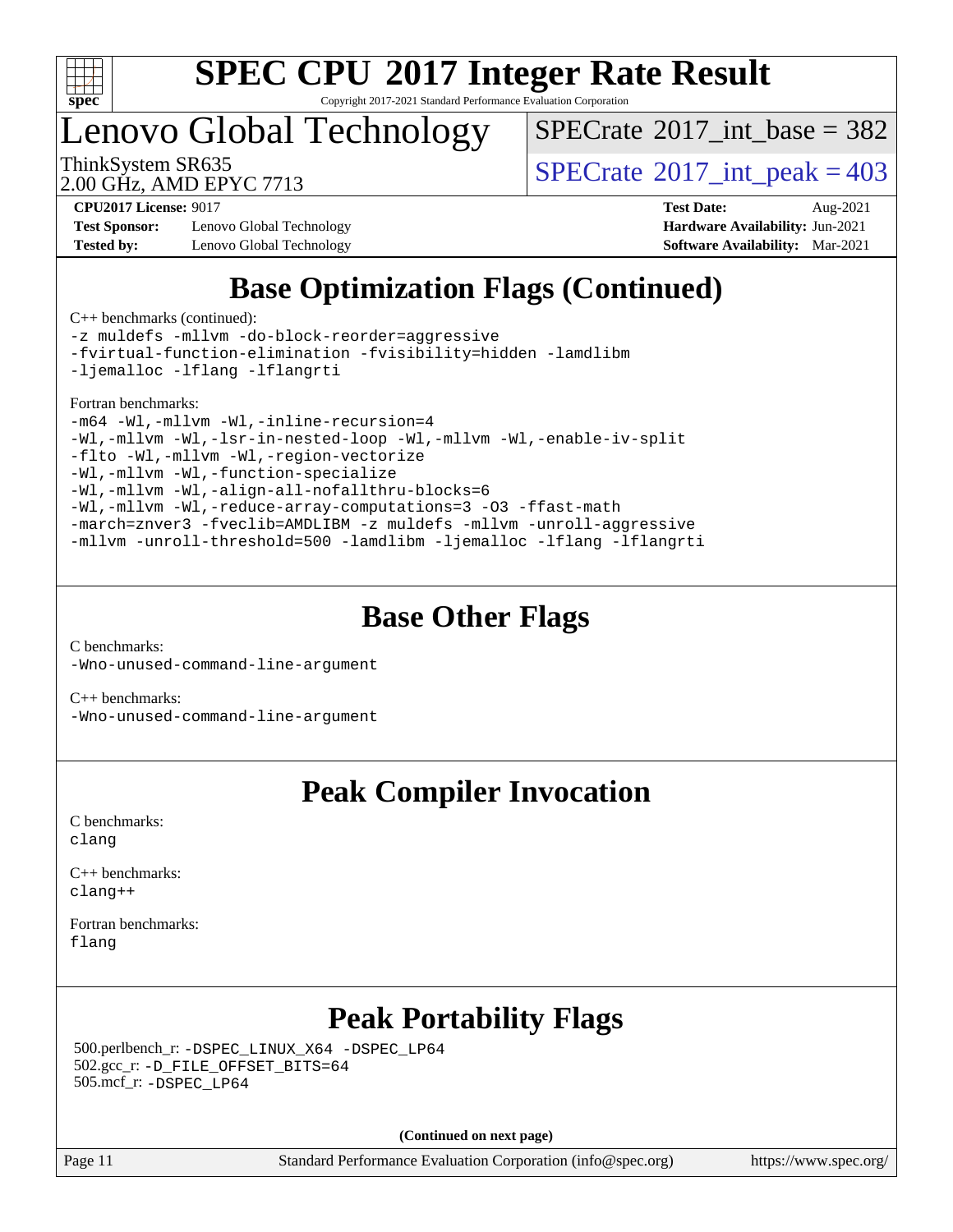

Copyright 2017-2021 Standard Performance Evaluation Corporation

## Lenovo Global Technology

 $SPECTate$ <sup>®</sup>[2017\\_int\\_base =](http://www.spec.org/auto/cpu2017/Docs/result-fields.html#SPECrate2017intbase) 382

2.00 GHz, AMD EPYC 7713

ThinkSystem SR635<br>2.00 GHz, AMD EPYC 7713

**[Test Sponsor:](http://www.spec.org/auto/cpu2017/Docs/result-fields.html#TestSponsor)** Lenovo Global Technology **[Hardware Availability:](http://www.spec.org/auto/cpu2017/Docs/result-fields.html#HardwareAvailability)** Jun-2021 **[Tested by:](http://www.spec.org/auto/cpu2017/Docs/result-fields.html#Testedby)** Lenovo Global Technology **[Software Availability:](http://www.spec.org/auto/cpu2017/Docs/result-fields.html#SoftwareAvailability)** Mar-2021

**[CPU2017 License:](http://www.spec.org/auto/cpu2017/Docs/result-fields.html#CPU2017License)** 9017 **[Test Date:](http://www.spec.org/auto/cpu2017/Docs/result-fields.html#TestDate)** Aug-2021

## **[Peak Portability Flags \(Continued\)](http://www.spec.org/auto/cpu2017/Docs/result-fields.html#PeakPortabilityFlags)**

 520.omnetpp\_r: [-DSPEC\\_LP64](http://www.spec.org/cpu2017/results/res2021q3/cpu2017-20210816-28805.flags.html#suite_peakEXTRA_PORTABILITY520_omnetpp_r_DSPEC_LP64) 523.xalancbmk\_r: [-DSPEC\\_LINUX](http://www.spec.org/cpu2017/results/res2021q3/cpu2017-20210816-28805.flags.html#b523.xalancbmk_r_peakPORTABILITY_DSPEC_LINUX) [-DSPEC\\_LP64](http://www.spec.org/cpu2017/results/res2021q3/cpu2017-20210816-28805.flags.html#suite_peakEXTRA_PORTABILITY523_xalancbmk_r_DSPEC_LP64) 525.x264\_r: [-DSPEC\\_LP64](http://www.spec.org/cpu2017/results/res2021q3/cpu2017-20210816-28805.flags.html#suite_peakEXTRA_PORTABILITY525_x264_r_DSPEC_LP64) 531.deepsjeng\_r: [-DSPEC\\_LP64](http://www.spec.org/cpu2017/results/res2021q3/cpu2017-20210816-28805.flags.html#suite_peakEXTRA_PORTABILITY531_deepsjeng_r_DSPEC_LP64) 541.leela\_r: [-DSPEC\\_LP64](http://www.spec.org/cpu2017/results/res2021q3/cpu2017-20210816-28805.flags.html#suite_peakEXTRA_PORTABILITY541_leela_r_DSPEC_LP64) 548.exchange2\_r: [-DSPEC\\_LP64](http://www.spec.org/cpu2017/results/res2021q3/cpu2017-20210816-28805.flags.html#suite_peakEXTRA_PORTABILITY548_exchange2_r_DSPEC_LP64) 557.xz\_r: [-DSPEC\\_LP64](http://www.spec.org/cpu2017/results/res2021q3/cpu2017-20210816-28805.flags.html#suite_peakEXTRA_PORTABILITY557_xz_r_DSPEC_LP64)

## **[Peak Optimization Flags](http://www.spec.org/auto/cpu2017/Docs/result-fields.html#PeakOptimizationFlags)**

[C benchmarks](http://www.spec.org/auto/cpu2017/Docs/result-fields.html#Cbenchmarks):

```
 500.perlbench_r: -m64 -Wl,-allow-multiple-definition
-Wl,-mllvm -Wl,-enable-licm-vrp -flto
-Wl,-mllvm -Wl,-function-specialize
-Wl,-mllvm -Wl,-align-all-nofallthru-blocks=6
-Wl,-mllvm -Wl,-reduce-array-computations=3
-fprofile-instr-generate(pass 1)
-fprofile-instr-use(pass 2) -Ofast -march=znver3
-fveclib=AMDLIBM -fstruct-layout=7
-mllvm -unroll-threshold=50 -fremap-arrays
-flv-function-specialization -mllvm -inline-threshold=1000
-mllvm -enable-gvn-hoist -mllvm -global-vectorize-slp=false
-mllvm -function-specialize -mllvm -enable-licm-vrp
-mllvm -reduce-array-computations=3 -lamdlibm -ljemalloc
 502.gcc_r: -m32 -Wl,-allow-multiple-definition
-Wl,-mllvm -Wl,-enable-licm-vrp -flto
-Wl,-mllvm -Wl,-function-specialize -Ofast -march=znver3
-fveclib=AMDLIBM -fstruct-layout=7
-mllvm -unroll-threshold=50 -fremap-arrays
-flv-function-specialization -mllvm -inline-threshold=1000
-mllvm -enable-gvn-hoist -mllvm -global-vectorize-slp=true
-mllvm -function-specialize -mllvm -enable-licm-vrp
-mllvm -reduce-array-computations=3 -fgnu89-inline
-ljemalloc
 505.mcf_r: -m64 -Wl,-allow-multiple-definition
-Wl,-mllvm -Wl,-enable-licm-vrp -flto
-Wl,-mllvm -Wl,-function-specialize
-Wl,-mllvm -Wl,-align-all-nofallthru-blocks=6
-Wl,-mllvm -Wl,-reduce-array-computations=3 -Ofast
-march=znver3 -fveclib=AMDLIBM -fstruct-layout=7
-mllvm -unroll-threshold=50 -fremap-arrays
```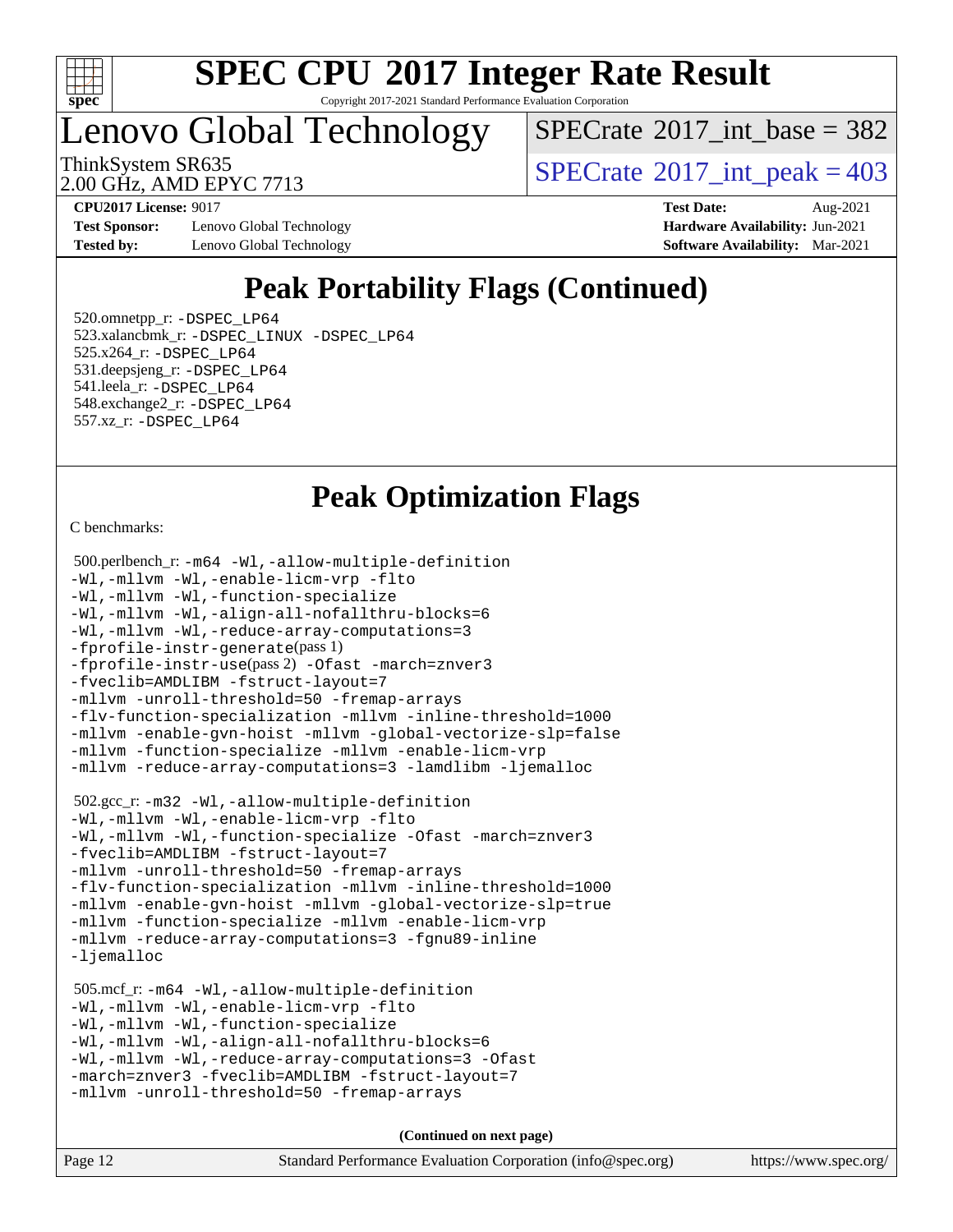

Copyright 2017-2021 Standard Performance Evaluation Corporation

## Lenovo Global Technology

 $SPECTate$ <sup>®</sup>[2017\\_int\\_base =](http://www.spec.org/auto/cpu2017/Docs/result-fields.html#SPECrate2017intbase) 382

2.00 GHz, AMD EPYC 7713

ThinkSystem SR635<br>2.00 GHz, AMD EPVC 7713

**[Test Sponsor:](http://www.spec.org/auto/cpu2017/Docs/result-fields.html#TestSponsor)** Lenovo Global Technology **[Hardware Availability:](http://www.spec.org/auto/cpu2017/Docs/result-fields.html#HardwareAvailability)** Jun-2021 **[Tested by:](http://www.spec.org/auto/cpu2017/Docs/result-fields.html#Testedby)** Lenovo Global Technology **[Software Availability:](http://www.spec.org/auto/cpu2017/Docs/result-fields.html#SoftwareAvailability)** Mar-2021

**[CPU2017 License:](http://www.spec.org/auto/cpu2017/Docs/result-fields.html#CPU2017License)** 9017 **[Test Date:](http://www.spec.org/auto/cpu2017/Docs/result-fields.html#TestDate)** Aug-2021

## **[Peak Optimization Flags \(Continued\)](http://www.spec.org/auto/cpu2017/Docs/result-fields.html#PeakOptimizationFlags)**

505.mcf\_r (continued):

```
-flv-function-specialization -mllvm -inline-threshold=1000
-mllvm -enable-gvn-hoist -mllvm -global-vectorize-slp=true
-mllvm -function-specialize -mllvm -enable-licm-vrp
-mllvm -reduce-array-computations=3 -lamdlibm -ljemalloc
525.x264-r: basepeak = yes
 557.xz_r: Same as 505.mcf_r
C++ benchmarks: 
 520.omnetpp_r: -m64 -std=c++98
-Wl,-mllvm -Wl,-do-block-reorder=aggressive -flto
-Wl,-mllvm -Wl,-function-specialize
-Wl,-mllvm -Wl,-align-all-nofallthru-blocks=6
-Wl,-mllvm -Wl,-reduce-array-computations=3 -Ofast
-march=znver3 -fveclib=AMDLIBM -finline-aggressive
-mllvm -unroll-threshold=100 -flv-function-specialization
-mllvm -enable-licm-vrp -mllvm -reroll-loops
-mllvm -aggressive-loop-unswitch
-mllvm -reduce-array-computations=3
-mllvm -global-vectorize-slp=true
-mllvm -do-block-reorder=aggressive
-fvirtual-function-elimination -fvisibility=hidden
-lamdlibm -ljemalloc
 523.xalancbmk_r: -m32 -Wl,-mllvm -Wl,-do-block-reorder=aggressive -flto
-Wl,-mllvm -Wl,-function-specialize
-Wl,-mllvm -Wl,-align-all-nofallthru-blocks=6
-Wl,-mllvm -Wl,-reduce-array-computations=3 -Ofast
-march=znver3 -fveclib=AMDLIBM -finline-aggressive
-mllvm -unroll-threshold=100 -flv-function-specialization
-mllvm -enable-licm-vrp -mllvm -reroll-loops
-mllvm -aggressive-loop-unswitch
-mllvm -reduce-array-computations=3
-mllvm -global-vectorize-slp=true
-mllvm -do-block-reorder=aggressive
-fvirtual-function-elimination -fvisibility=hidden
-ljemalloc
```
531.deepsjeng\_r: basepeak = yes

541.leela\_r: basepeak = yes